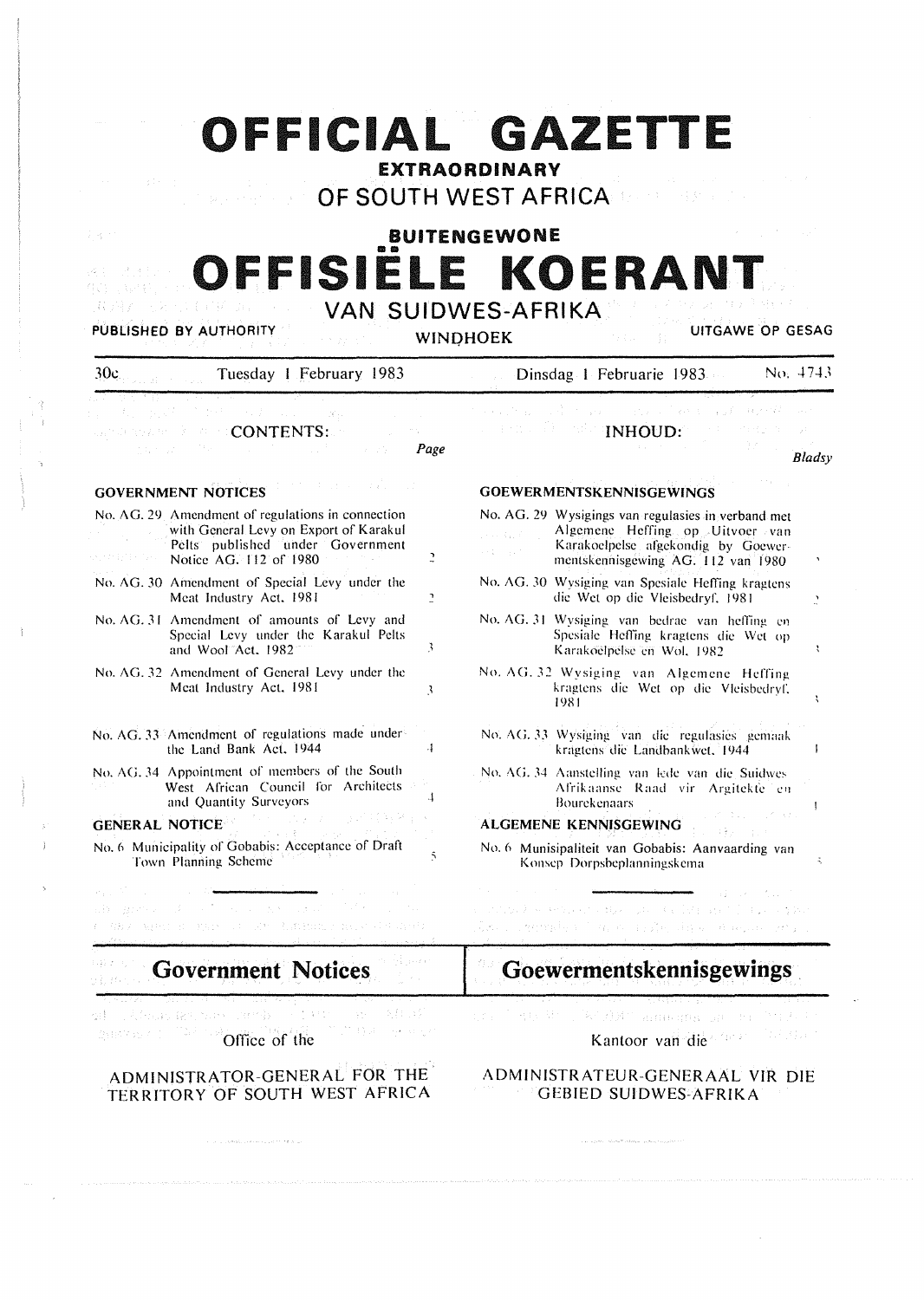#### DEPARTMENT OF AGRICULTURE AND NATURE CONSERVATION

No. AG. 29 1983; 1983; 1983; 1983; 1983; 1983; 1983; 1983; 1983; 1983; 1983; 1983; 1983; 1983; 1983; 1983; 198

No. AG. 29 1983

AMENDMENT OF REGULATIONS IN CONNECTION WITH GENERAL LEVY ON FXPORT OF KARAKUL PELTS PUBLISHED UNDER GOVERNMENT NOTICE AG. 112 OF 1980

The Administrator-General has under section 22( l)(d). read with section 18(2) of the Karakul Pelts and Wool Act. 1982 (Act 14 of 1982). amended the regulations published under Government Notice AG. 112 or 1980 -

(a) hv the deletion of regulation 4; and

(b) hy the substitution in Column I of Annexure A of the Schedule for the dates "22 August" and "23 August" of the dates "12 August" and "13 August", respectively.

#### DEPARTMENT OF AGRICULTURE AND NATURE CONSERVATION

No. AG. 30 1983

#### AMFNDMENT OF SPECIAL LEVY UNDER THE MEAT INDUSTRY ACT. 1981

lJndcr section 17 of the Meat Industry Act. 1981 ( Act 12 of 1981 ). the Administrator-General hereby amends. with effect from I February 1983. the amounts of the special levy imposed under (iovernmcnt Notice AG. 13 of 1982 by the substitution in the Schedule to the said Government Notice for the amounts "R0.43". "RO.OS" and "R0.19" of the amounts "R0.78". "R0.09" and "R0.34", respectively.

D.J. IIOUGH Administrator General Windhoek, 25 January 1983

#### **DEPARTEMENT VAN LANDBOU EN NATUURBEWARING**

#### WYSIGINGS VAN REGULASIES IN VERBAND MET ALGEMENE HEFFING OP UITVOER VAN KARAKOELPELSE AFGE-<br>KONDIG BY GOEWERMENTSKENNIS-BY GOEWERMENTSKENNIS-GEWING AG. 112 VAN 1980

Die Administrateur-generaal het kragtens artikcl 22( I )(d). gelees met artikel I 8(2). van die Wet op Karakoelpelse en Wol. 1982 (Wet 14 van 1982). die regulasies afgekondig by Goewermentskennisgewing AG. 112 van 1980 gewysig -

(a) deur regulasie 4 te skrap; en

(b) deur in Kolom I van Aanhangsel A van die Bylae die datums "22 Augustus" en "23 Augustus" deur. onderskeidelik. die datums "12 Augustus" en "13 Augustus" te vervang.

#### DEPARTEMENT VAN LANDBOU EN NATUURBEWARING

No. AG. 30 1983

#### WYSIGING VAN SPESIALE HEFFING KRAGTENS DIE WET OP DIE VLEISBEDRYF, 1981

Kragtens artikel 17 van die Wet op die Vleisbedryf. 1981 (Wet 12 van 1981), wysig die Administrateur-generaal hierby met ingang van I Fcbruarie 1983 die bedrae van die spesiale heffing opgelê by Goewermentskennisgewing AG. 13 van 1982 deur in die Bylae by genoemde Goewermentskennisgewing die bedrae "R0.43". "RO.08" en "RO.19" deur. onderskeidelik. die bedrae "R0.78". "R0.09" en "R0.34" te vervang.

D.J. HOUGH

Administrateur-generaal Windhoek, 25 Januarie 1983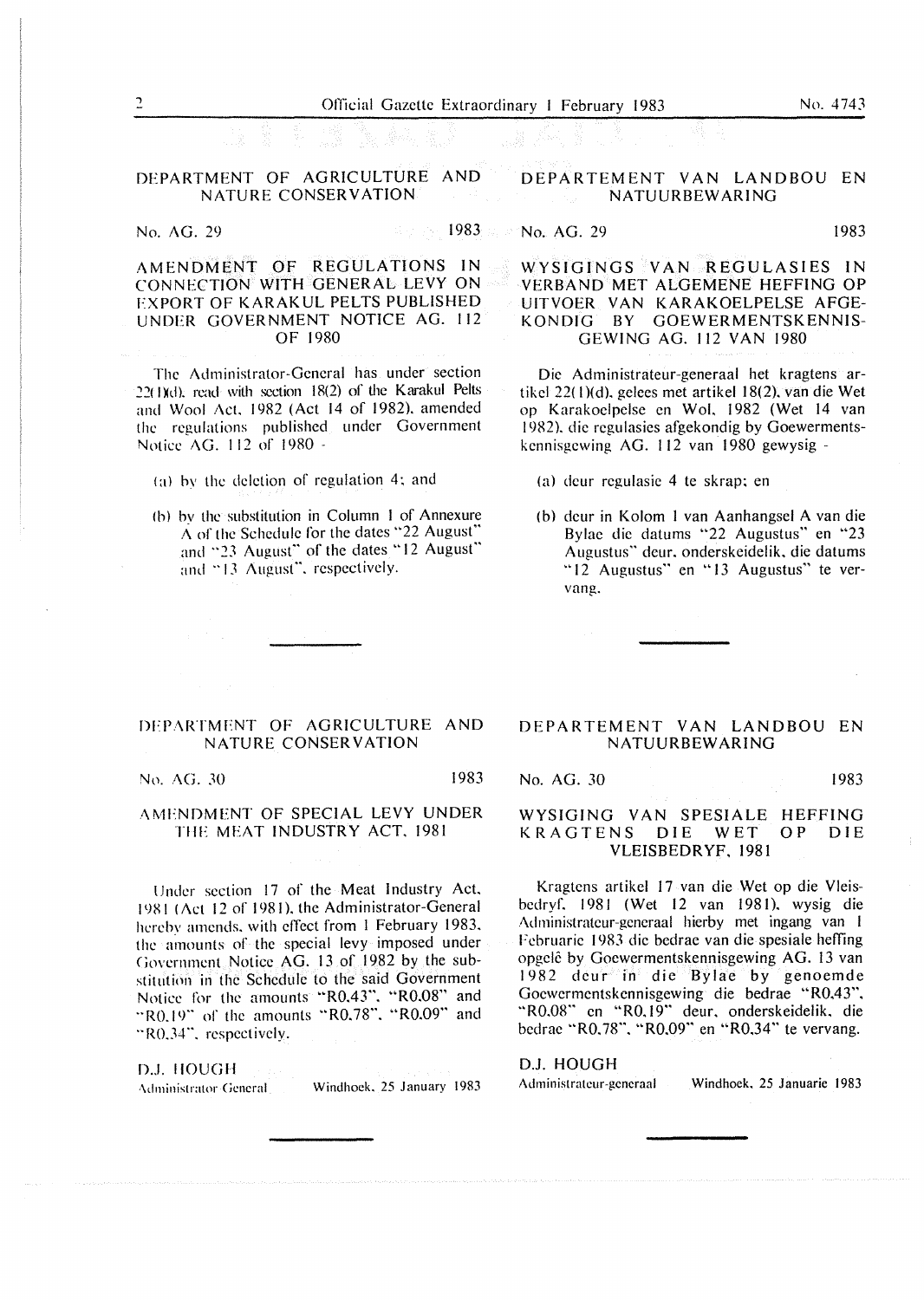#### DEPARTMENT OF AGRICULTURE AND NATURE CONSERVATION

No. AG. 31 1983

AMENDMENT OF AMOUNTS OF LEVY AND SPECIAL LEVY UNDER THE KARAKUL PELTS AND WOOL ACT. 1982

Under section 18. read with section 26(2). of the Karakul Pelts and Wool Act. 1982 (Act 14 of 1982). the Administrator-General on the recommendation of the Karakul Board of South West Africa. hereby amends the amounts of the levy and special levy imposed under Government Notice AG. 15 of 1982 with effect from 1 February 1983 by the substitution in the Schedule to the said Government Notice for the amounts "4.56c" and "63.44c" of the amounts "9.63c" and "58.37c". respectively.

**D.J. HOUGH** 

Administrator-General Windhoek. 25 January 1983

Sunday Report

#### **DEPARTMENT OF AGRICULTURE AND NATURE CONSERVATION**

**No. AG.** 32 1983

#### **AMENDMENT OF GENERAL LEVY UNDER THE MEAT INDUSTRY ACT. 1981**

Under section 17 of the Meat Industry Act. 198 I ( Act 12 of 198 l). the Administrator-General hereby amends with effect from I February 1983. the amounts of the General levy imposed under Government Notice AG. 154 of 1981 by the substitution in the Schedule to the said Government Notice for the amounts "R0.75" "RO.IO" and "R0.15" of the amounts "R1,00". "R0.15" and "R0.25". respectively.

**D.J. HOUGH** 

Administrator-General Windhoek. 25 January 1983

#### DEPARTEMENT VAN LANDBOU EN NATUURBEWARING

No. AG. 31 1983

WYSlGING VAN BEDRAE VAN HEFFING EN SPESIALE HEFFING KRAGTENS DIE WET OP KARAKOELPELSE EN WOL, 1982

Kragtens artikcl 18. gelees met artikel 26(2). van die Wet op Karakoelpelse en Wol. 1982 (Wet 14 van 1982). wysig die Administrateur-generaal op aanbeveling van die Karakoelraad van Suidwes-Afrika met ingang van l Februarie 1983 die bedrae van die heffing en spesiale heffing opgele by Goewermentskennisgewing AG. 15 van 1982 deur in die Bylae van genoemde Goewermentskennisgewing die bedrae "4.56c" en "63.44c" deur. onderskeidelik. die bedrae "9.63c'" en "58.37c" te vervang.

#### **D.J. HOUGH**

Administrateur-generaal Windhoek, 25 Januarie 1983

#### DEPARTEMENT VAN LANDBOU EN NATUURBEWARING

No. AG. 32 1983

#### **WYSIGING VAN ALGEMENE HEFFING KRAGTENS** DIE **WET OP** DIE **VLEISBEDRYF.** 1981

Kragtens artikel 17 van die Wet op die Vleisbedryf, 1981 (Wet 12 van 1981), wysig die Administrateur-generaal hierby met ingang van I Februarie 1983 die bedrae van die Algemene heffing opgelê by Goewermentskennisgewing AG. 154 van 1981 deur in die Bylae by genoemde Goewermentskennisgewing die bedrae "R0,75", "RO.IO'" en "RO.JS" deur. onderskeidelik. die bedrae "R I.00". "R0.15" en "R0.25" te vervang.

#### D.J. HOUGH

Administrateur-generaal Windhoek. 25 Januarie 1983

.<br>In a borrow that in construction of the Although the second of the Construction of Second although the constant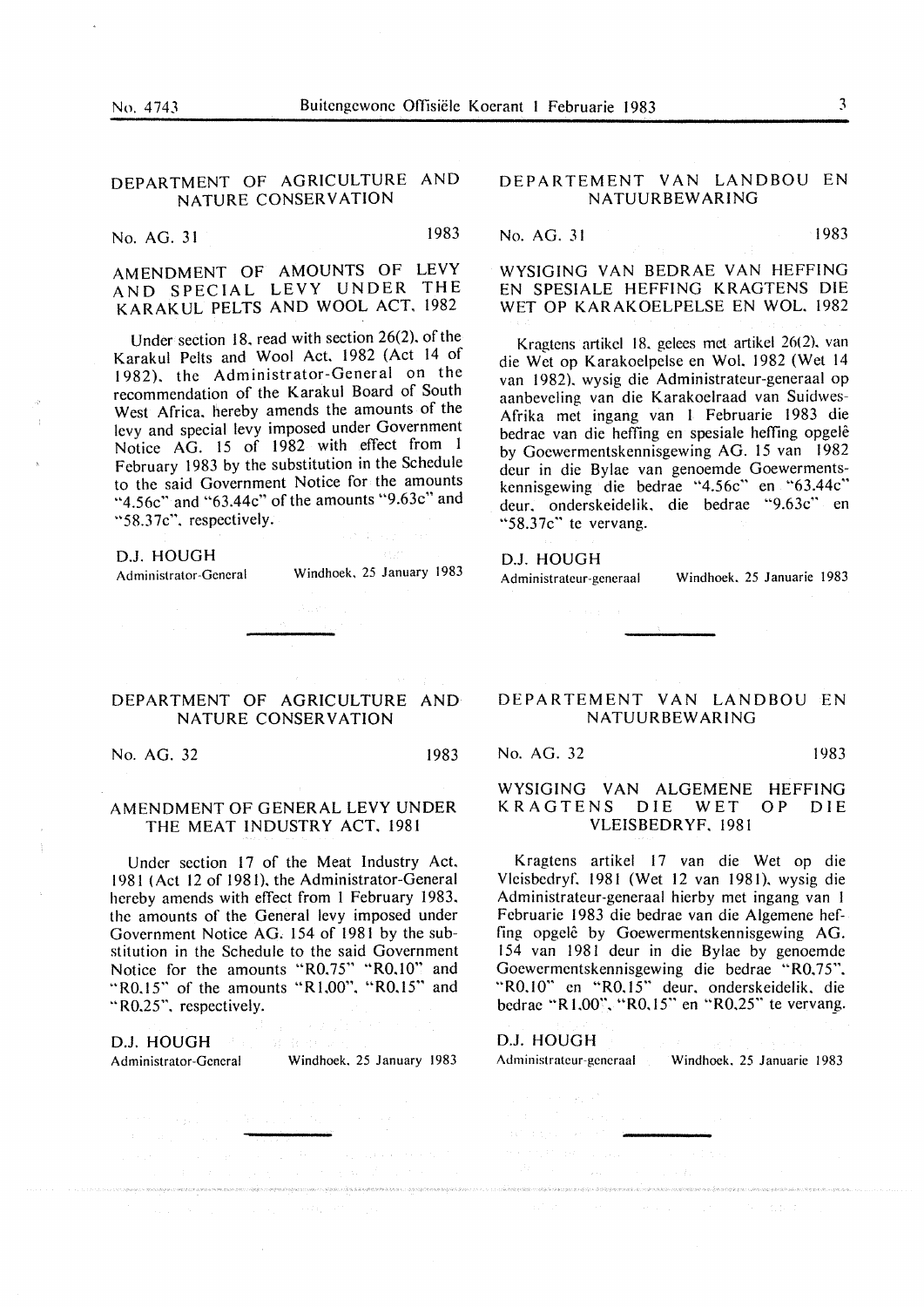No. AG. 33 **1983** 1994 1994 1995 1996 19983

#### AMENDMENT OF REGULATIONS MADE UNDER THE LAND BANK ACT. 1944

计实际设计 不去 .<br>Affineadh ad wears su

The Administrator-General has. under section 69 of the Land Bank Act. 1944 (Act 13 of 1944). made the regulations set out in the Schedule.<br> $\frac{1}{2}$  that  $\frac{1}{2}$  is the schedule of the schedule of the schedule.

ge understagenen SCHEDULE, gedaal gij 2010 en<br>Schilde oor de beschemd in Fabe verboorde

Amendment of regulation 9 of Chapter II of the *regulations promulgated* by *Government Notice R .585 of* 1964

**1.** Regulation 9 of Chapter II of the regulations promulgated by Government Notice R.585 of 1964 (hereinafter referred to as the regulations) is hereby amended by the deletion of subregulation  $(2).$ 

*Repeal of regulation 21 of Chapter IV of the regulations promulgated* by *Government Notice R.585 of 1964, as amended by Proclamation 147 o(* /979

**2.** Regulation 21 of Chapter IV of the regulations is hereby repealed.  $\mathcal{F}$  (32.38) and  $\mathcal{F}$ 

#### *Co111111e11ce111e11t*

**3.** These regulations shall be deemed to have come into operation on I August 1982. TO MANAGEMENT A

on an E<sup>ng</sup> an an It abalan and a degreem (201 mm 11 mM) 180 c represent a morger sel comodinel figurers which may be **DEPARTMENT OF CIVIC AFFAIRS AND** 

 $\mathcal{M}_{\text{max}}$  and  $\mathcal{M}_{\text{max}}$  of  $\mathbf{M}$  and  $\mathbf{M}$  and  $\mathcal{M}_{\text{max}}$  of  $\mathcal{M}_{\text{max}}$  and  $\mathcal{M}_{\text{max}}$  and  $\mathcal{M}_{\text{max}}$  are  $\mathcal{M}_{\text{max}}$  and  $\mathcal{M}_{\text{max}}$  $\overline{\text{No}}$ ,  $\overline{\text{AG}}$ ,  $\overline{\text{34}}$  integral bin constraints for any form  $\overline{\text{383}}$  and  $\overline{\text{383}}$  and  $\overline{\text{383}}$  and  $\overline{\text{383}}$  and  $\overline{\text{383}}$ APPOINTMENT OF MEMBERS OF THE SOUTH WEST AFRICAN COUNCIL FOR ARCHITECTS AND QUANTITY **SURVEYORS** for a series manne

It is hereby notified in terms of subsection (5) of section 3 of the Architects and Quantity Surveyors' Act. 1979 (Act 13 of 1979), that the Administrator-General has appointed the persons whose names arc mentioned in Column A below for the periods mentioned in Column B below with effect from the dates mentioned in Column C

#### DEPARTEMENT VAN FINANSIES

No. AG. 33 **1983** 

WYSIGING VAN DIE REGULASIES<br>GEMAAK KRAGTENS DIE **KRAGTENS** LANDBANKWET. 1944

Die Administratcur-generaal het kragtens artikel 69 van die Landbankwet. 1944 (Wet 13 van 1944). die regulasies vcrvat in die Bylac gemaak.

**BYLAE**  知识, 1000 *IV* rsiging van regulasie 9 van Hoofstuk II van die

 $reculasies$  *afgekondig by Goewermentske1111isge1l'i11g* **R** *.585 !'all I* 964

I. Regulasic 9 van Hoofstuk II van die regulasies afgekondig by Goewermentskennisgewing R.585 van 1964 (hicronder die regulasies gcnocm) word hicrby gewysig deur subregulasie  $(2)$  te skrap. (三)报告了第2

*Herroeping van regulasie 21 van Hoofstuk IV van die regulasies afgekondig by Goewermentskennisge1ri11g* I<. *.585 !'all* 1964. *soos ge1rysig* h\_l' *Proklamasie* 147 *rnn* /979

**2.** Rcgulasic 21 van Hoofstuk **IV** van die regulasies word hierby herroep. The state of *lmverkingtreding* 

**3.** Hicrdic regulasics word geag op I Augustus

1982 in werking te getree het.<br>  $\frac{1}{2}$  is  $\frac{1}{2}$  in the set of the set of the set of the set of the set of the set of the set of the set of the set of the set of the set of the set of the set of the set of the set o

 $\begin{split} \mathcal{F}_{\text{eff}} & = \text{S}(\text{diam}^2_{\text{eff}}(\mathbf{r}_i), \mathbf{q}, \mathbf{z}^T_{i+1}) = \text{g}(\mathbf{r}_i) \nabla_{\text{eff}}(\mathbf{r}_i, \mathbf{z}^T_{i+1}) \cdot \text{g}(\mathbf{r}_i, \mathbf{z}^T_{i+1}) \\ & \mathcal{F}_{\text{eff}}(\mathbf{r}_i, \mathbf{r}_i, \mathbf{r}_i, \mathbf{z}^T_{i+1}) = \mathcal{F}_{\text{eff}}(\mathbf{r}_i, \mathbf{z}^T_{i+1})$ 

| DEPARTEMENT VAN BURGERSAKE EN<br><b><i>SECOND FREMANNEKRAGE COnstruction</i></b>                                   |                                  |  |
|--------------------------------------------------------------------------------------------------------------------|----------------------------------|--|
|                                                                                                                    |                                  |  |
| a setti visse ostavane kada studio od ostava stanovnih stanovnih stanovnih stanovnih stanovnih stanovnih stanovnih |                                  |  |
| No. $AG$ : $34$ <sup>28</sup> $122.32$ composed where $1983$                                                       |                                  |  |
| - A.H. 「西京大阪村山下石城大阪村の新宿の宿泊地方」というようけい                                                                               |                                  |  |
| AANSTELLING VAN LEDE VAN DIE                                                                                       |                                  |  |
|                                                                                                                    |                                  |  |
| SUIDWES-AFRIKAANSE RAAD VIR ARGI-                                                                                  |                                  |  |
|                                                                                                                    | <b>TEKTE EN BOUREKENAARSWERK</b> |  |
| 1. "我们是一个人的事情,我们不是一个人的人,我们就是我们的人,我们也不是一个人的人,我们也不是一个人的人,我们不会是一个人的人。"                                                |                                  |  |

Hicrby word ingcvolge subartikel (5) van artikel 3 van die Wet op Argitekte en Bourekenaars. 1979 (Wet 13 van 1979). bekend gemaak dat die Administratcur-generaal die persone wie se name in Kolom A hieronder vermeld word vir die tydpcrkc vcrmeld in Kolom B hieronder met ingang van die datums vermeld in Kolom C